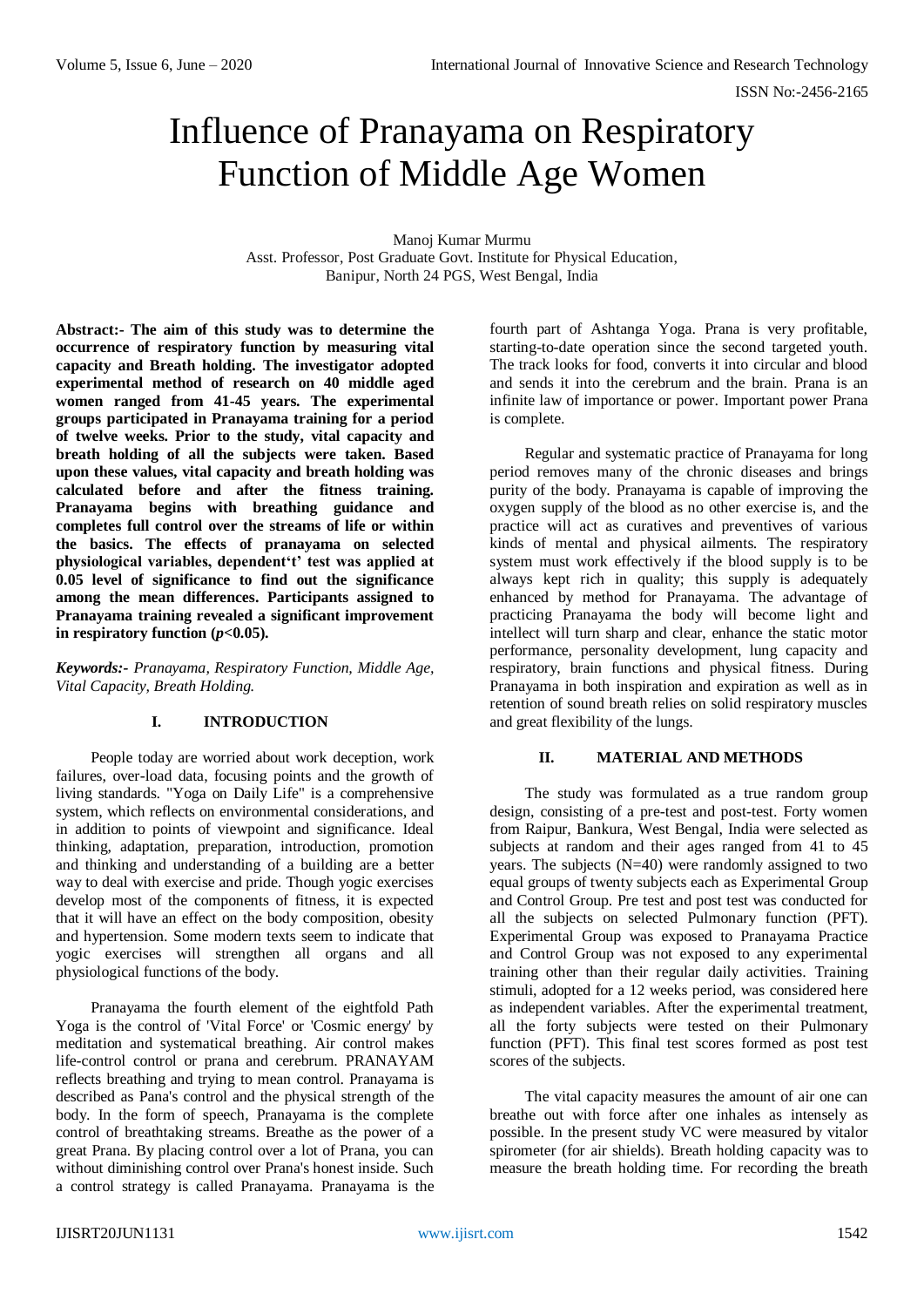holding time, a stop watch (1/10th of second) and nose clip were used.

# **III. STATISTICAL ANALYSIS**

The pre test and post test scores were subjected to statistical analysis using dependent't' test to find out the significance between the mean differences. The descriptive statistics were used for the calculation of means and

standard deviation of the subjects' scores in respiratory function tests. For all analyses, the criterion for significance was set at level of  $p< 0.05$ .

# **IV. RESULTS**

Showing t - Values to find out the Effect of Pranayama on the Respiratory function of Women with respect to the groups

| <b>Variables</b>      | Groups                    | <b>Pre-test</b> |                       | Post-test   |                       | t - value |
|-----------------------|---------------------------|-----------------|-----------------------|-------------|-----------------------|-----------|
|                       |                           | <b>Mean</b>     | <b>Std. Deviation</b> | <b>Mean</b> | <b>Std. Deviation</b> |           |
| Vital capacity        | <b>Experimental Group</b> | 2.52            | 0.56                  | 3.18        | 0.54                  | $*3.3$    |
|                       | Control Group             | 2.55            | 0.48                  | 2.59        | 0.45                  | 0.29      |
| <b>Breath holding</b> | <b>Experimental Group</b> | 26.53           | 1.65                  | 29.25       | 1.76                  | $*4.95$   |
|                       | Control Group             | 25.40           | 1.72                  | 25.5        | 1.75                  | 0.18      |

Table 1 \*Significant at 0.05 level

From the above table, we can observe that the significant differences between pretest and posttest for Vital capacity and Breath holding in the experimental group. Since the tvalue of Vital capacity (3.3) and Breath holding (4.95) is

more than the table value at 0.05 (2.09) levels of significance. However, there was no significant difference of the control groups at pretest and post test (P>0.05).



Fig 1:- Bar Graph showing Significance of Mean Difference and Standard Deviation to find out the Effect of Pranayama on the Vital Capacity of Women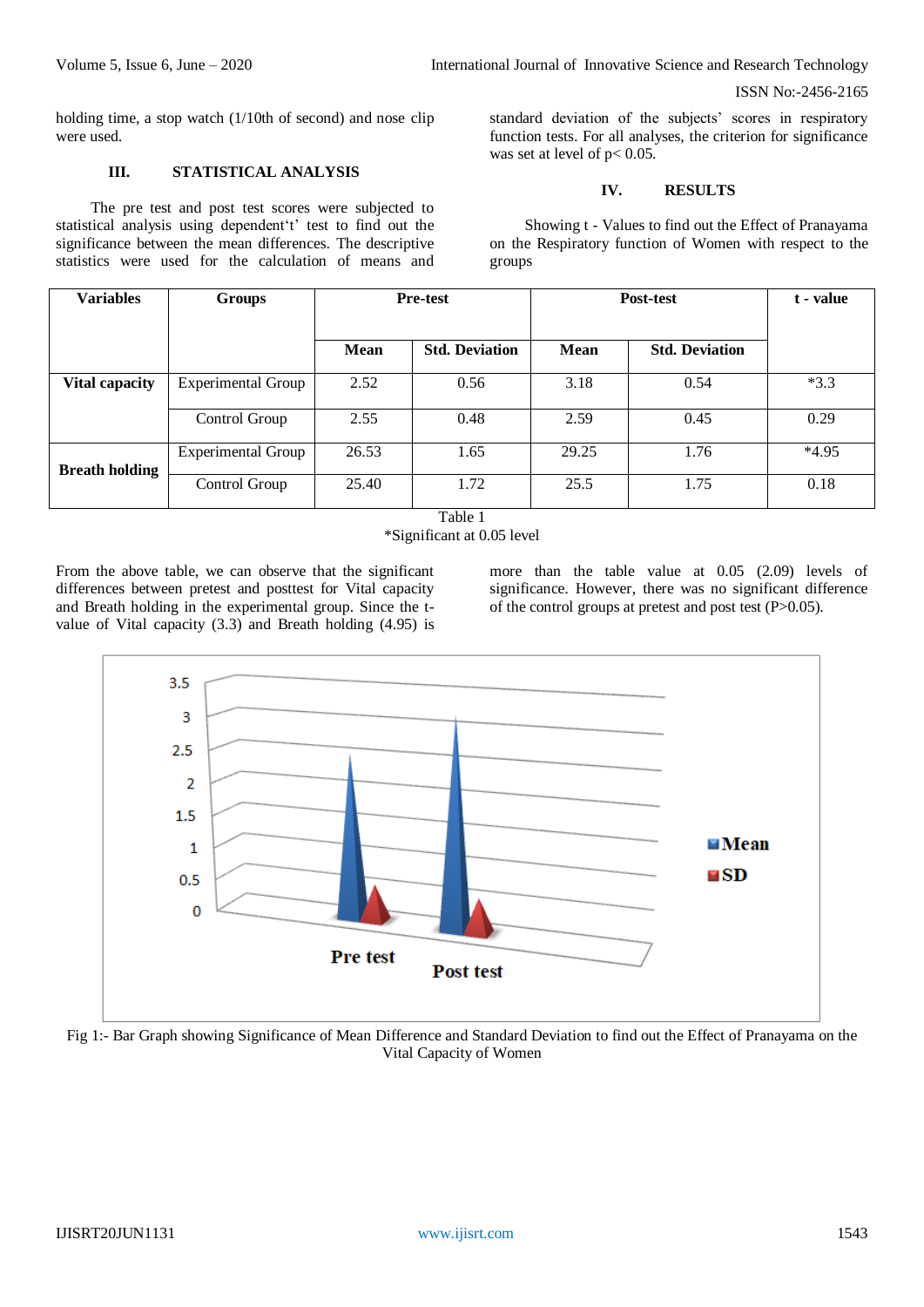

Fig 2:- Bar Graph showing Significance of Mean Difference and Standard Deviation to find out the Effect of Pranayama on the Breath holding capacity of Women

## **V. DISCUSSION**

Yoga training programs reduce the risk of pulmonary problems for middle aged women. An inactive life is one of the most of the most important causes of pulmonary problems that is excessive increase in body weight. In many studies have reported that regular practice of pranayama exercises increase respiratory breathing controls can transform the body's ability to feel independent of the cardiovascular the sound of vagin as measured by the value of the heart (Lehrer 1999; Sovik 2000), reasonableness and consideration (Fokkema 1999), the chemoreceptor and the baroreflex installed (Bernardi 2001; Spicuzza 2000), and the persistence of internal problems (Brown and Gerbarg 2005). Prana development (endless life) that strengthens respiratory muscles and better drinks; Mudra (flag) seal type-body development to hold the importance, or consider care; and Bandha is a jolt imperativeness, which uses strong correction to concentrate on care (Raub, 2002). The first experiments (Josh et al., 1992; Miller and al., 1988) show a change in couples, but not all, steps to rest after breathing spirit alone. The study conducted by Savitha & Anbalagan (2014), Senthil Kumar (2013) proved that there was an improvement in breath holding time.

#### **VI. CONCLUSION**

The present researcher has tried to find out the effect of pranayama practice on physiological component of middle aged women the study have been found to be much significant on the variables selected for the study in contrast to control group. The problem existing today is that life style habits that are likely to become the foundations of their ageing problems can reduce and maintain good muscle tone or cardio-vascular and respiratory fitness. On the

physiological variable where the middle aged women have been found to possess higher improvement after the pranayama practice should find favorite to promote pranayama training among the subjects and often prevent, balance, or minimize the effects of aging. Regular practice of pranayama to be a very effective can cure health risk and mitigate the physiological system among the female individuals (*p<*0.05). Besides, this study ascertained that the pranayama exercise contributes to the developed of Vital capacity, Breath holding and accordingly it may be effective in the improved health, it also prolong the power of his mind and then awakens his realization in middle aged women.

#### **REFERENCES**

- [1]. Annakili, C.M. (1993). A Comparative Study of Yoga Asana and Gymnastic In Selected Physical, Physiological and Psychological Variables. Unpublished M.Phil thesis, Alagappa University, India.
- [2]. Bal, Baljinder, Singh (2010). Effect of anulom vilom and bhastrika pranayama on the vital capacity and maximal ventilatory volume. Journal of Physical Education and Sport Management Vol. 1(1).
- [3]. Bal, Baljinder, Singh, S. Kanwaljeet and K. Parminder (2009). Effects of Kapalbhati on Peak Expiratory Flow Rate and Pulse Rate. International Journal of Sports Science and Engineering Vol. Ill, No. 02.
- [4]. Buch. M.B. (Ed). (1991). Sixth Survey of Research in Education (1993-2000), New Delhi: vol. II, NCERT, New Delhi.
- [5]. Carman WJ, Sowers M, Hawthorne VM, Weissfeld LA. Obesity as a risk factor for osteoarthritis of the hand and wrist: a prospective study. Am J Epidemiol. 1994; 139:119-29.